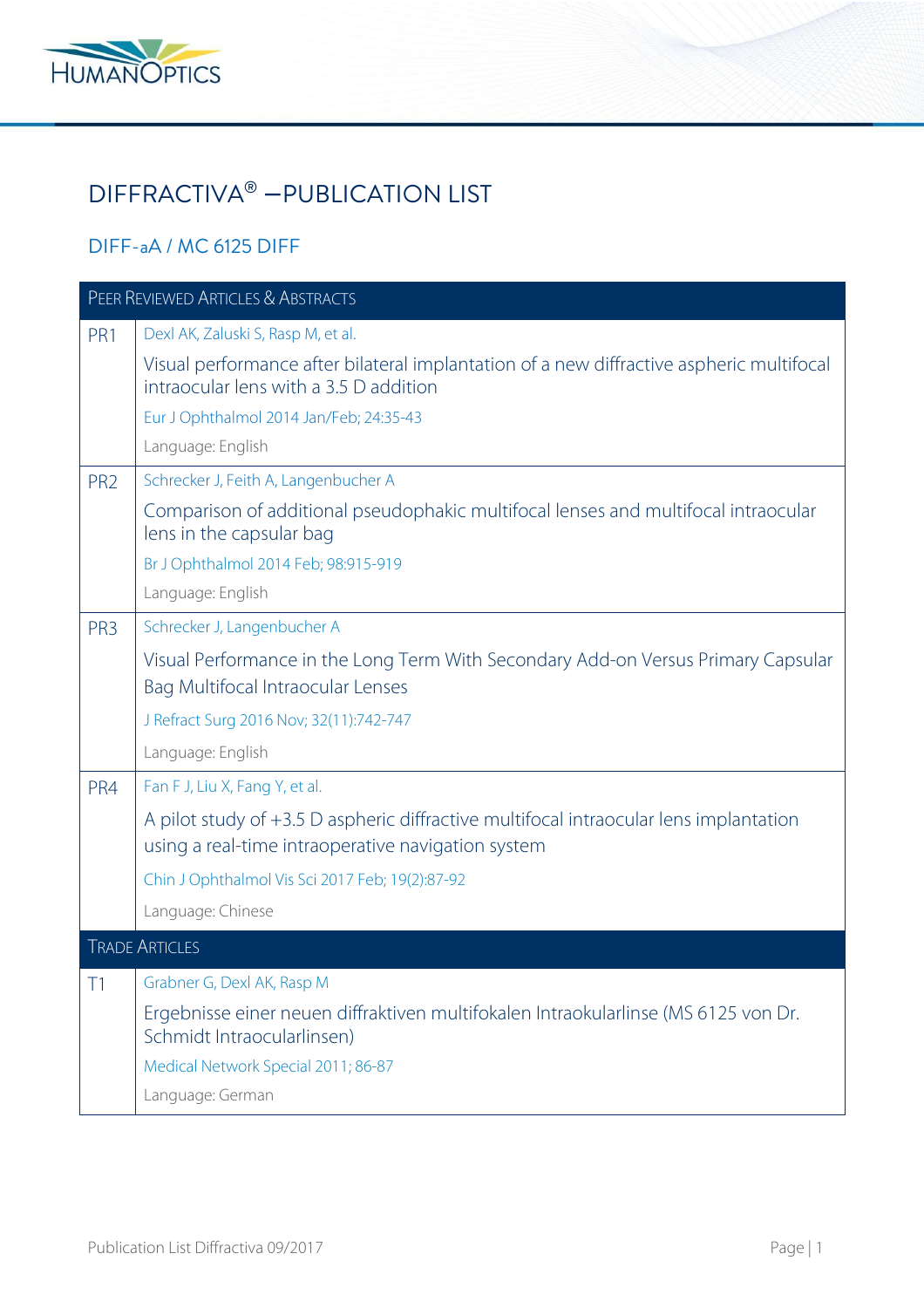

| T <sub>2</sub> | Vo Tan P                                                                                                                                  |
|----------------|-------------------------------------------------------------------------------------------------------------------------------------------|
|                | Visual performance of a new multifocal diffractive IOL                                                                                    |
|                | Ophthalmology Times Europe 2011 Jun; 2-3                                                                                                  |
|                | Language: English                                                                                                                         |
| T <sub>3</sub> | Vo Tan P                                                                                                                                  |
|                | Evaluation du nouvel implant multifocal Diffractiva-aA - Laboratoire HumanOptics                                                          |
|                | Réflexions Ophthalmologiques 2011 Nov; 16:16-19                                                                                           |
|                | Language: French                                                                                                                          |
| <b>T4</b>      | O'hEineachain R                                                                                                                           |
|                | Multifocal IOL - Patients report high level of spectacle independence with new IOL                                                        |
|                | EuroTimes 2012 Feb; 17:8                                                                                                                  |
|                | Language: English                                                                                                                         |
| T <sub>5</sub> | O'hEineachain R                                                                                                                           |
|                | Spectacle free - Apodised diffractive IOL yields high levels of patient satisfaction                                                      |
|                | EuroTimes 2012 Sep; 17:27                                                                                                                 |
|                | Language: English                                                                                                                         |
| <b>T6</b>      | <b>Dexl AK</b>                                                                                                                            |
|                | Die beste Option? Refraktivchirurgie: Torische und multifokale HKL                                                                        |
|                | Ophthalmologische Nachrichten 2013 Jun; 15-16                                                                                             |
|                | Language: German                                                                                                                          |
| T7             | Chitkara D                                                                                                                                |
|                | CLE with latest generation of advanced multifocal implants: Spectacle independence<br>with the multifocal Diffractiva-aA intraocular lens |
|                | Ophthalmology Times Europe 2015 May; 22-25                                                                                                |
|                | Language: English                                                                                                                         |
| T <sub>8</sub> | <b>Grabner G</b>                                                                                                                          |
|                | Best kept secrets Diffractiva Diff-aA                                                                                                     |
|                | Cataract & Refractive Surgery Today Europe 2017 Jan; 52-53                                                                                |
|                | Language: English                                                                                                                         |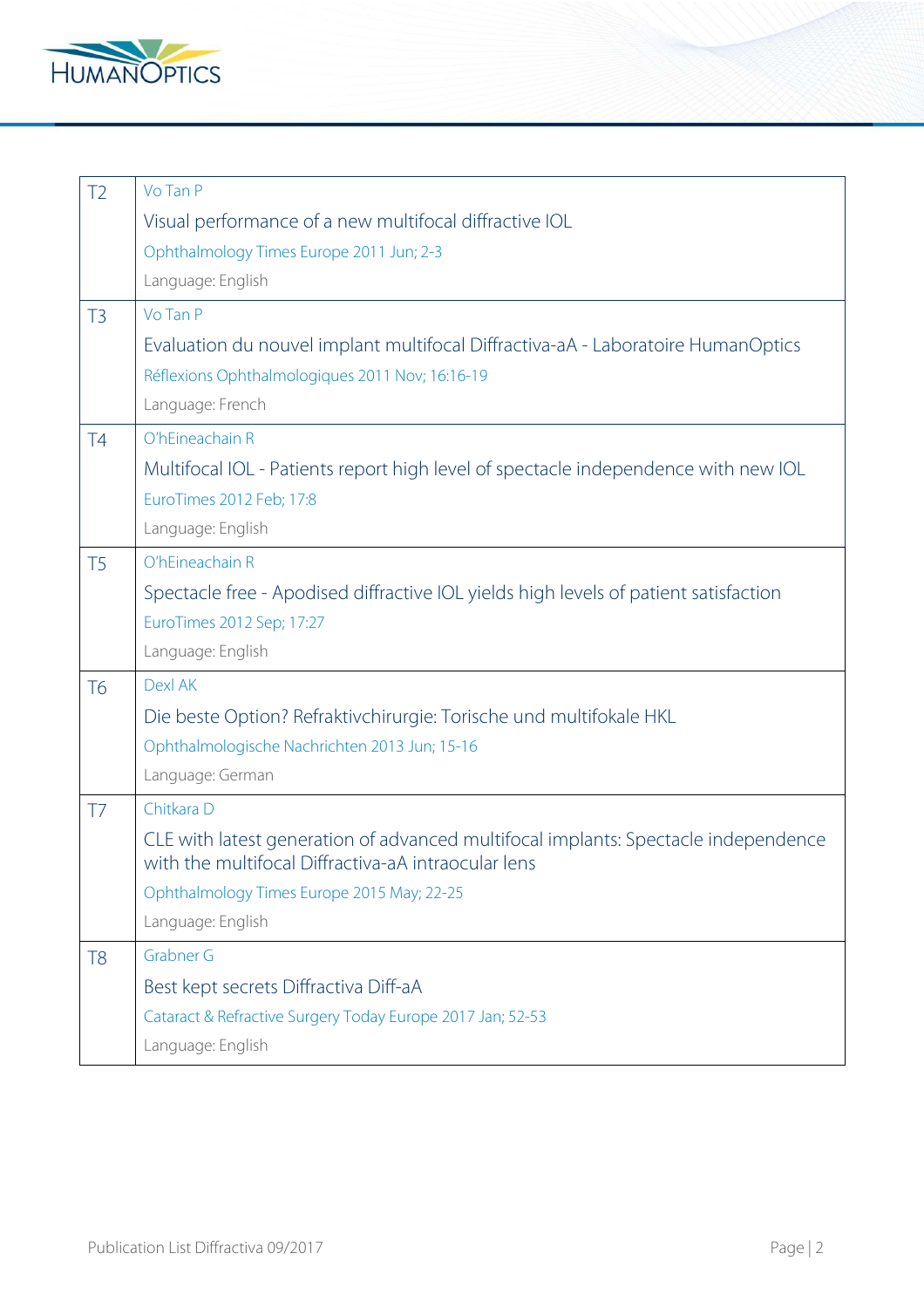

|                | PRESENTATIONS, POSTERS & SESSIONS                                                                                         |  |  |
|----------------|---------------------------------------------------------------------------------------------------------------------------|--|--|
| P <sub>1</sub> | Vo Tan P                                                                                                                  |  |  |
|                | Visual performance of a new diffractive multifocal intraocular lens: early results of a<br>prospective multicenter study  |  |  |
|                | Poster Winter ESCRS 2011 Feb                                                                                              |  |  |
|                | Language: English                                                                                                         |  |  |
| P <sub>2</sub> | Vo Tan P                                                                                                                  |  |  |
|                | Evaluation multicentrique d'un nouvel implant multifocal diffractif: performance<br>visuelle et satisfaction des patients |  |  |
|                | Presentation SFO 2011 May                                                                                                 |  |  |
|                | Language: French                                                                                                          |  |  |
| P <sub>3</sub> | Rasp M, Zaluski S, Vo Tan P, et al.                                                                                       |  |  |
|                | Prospective multicenter evaluation of the new Diffractiva-aA multifocal intraocular<br>lens                               |  |  |
|                | Presentation ESCRS 2011 Sep                                                                                               |  |  |
|                | Language: English                                                                                                         |  |  |
| P <sub>4</sub> | Dexl AK, Zaluski S, Rasp M, et al.                                                                                        |  |  |
|                | Long-term follow-up of the new Diffractiva-aA multifocal intraocular lens                                                 |  |  |
|                | Presentation Winter ESCRS 2012 Feb                                                                                        |  |  |
|                | Language: English                                                                                                         |  |  |
| P <sub>5</sub> | <b>Dexl AK</b>                                                                                                            |  |  |
|                | Eine prospektive Multicenter Studie zur Evaluierung der neuen MC 6125 Diff<br>multifokalen Intraokularlinse               |  |  |
|                | Presentation DOC 2012 Jun                                                                                                 |  |  |
|                | Language: German                                                                                                          |  |  |
| P6             | Dexl AK, Zaluski S, Rasp M, et al.                                                                                        |  |  |
|                | Long-term follow-up of the new Diffractiva-aA multifocal intraocular lens                                                 |  |  |
|                | Presentation ESCRS 2012 Sep                                                                                               |  |  |
|                | Language: English                                                                                                         |  |  |
| P <sub>7</sub> | Dexl AK, Zaluski S, Rasp M, et al.                                                                                        |  |  |
|                | Visuelle Performance nach bilateraler Implantation der Diffractiva-aA multifokalen IOL<br>Presentation DGII 2013 Mar      |  |  |
|                | Language: German                                                                                                          |  |  |
|                |                                                                                                                           |  |  |